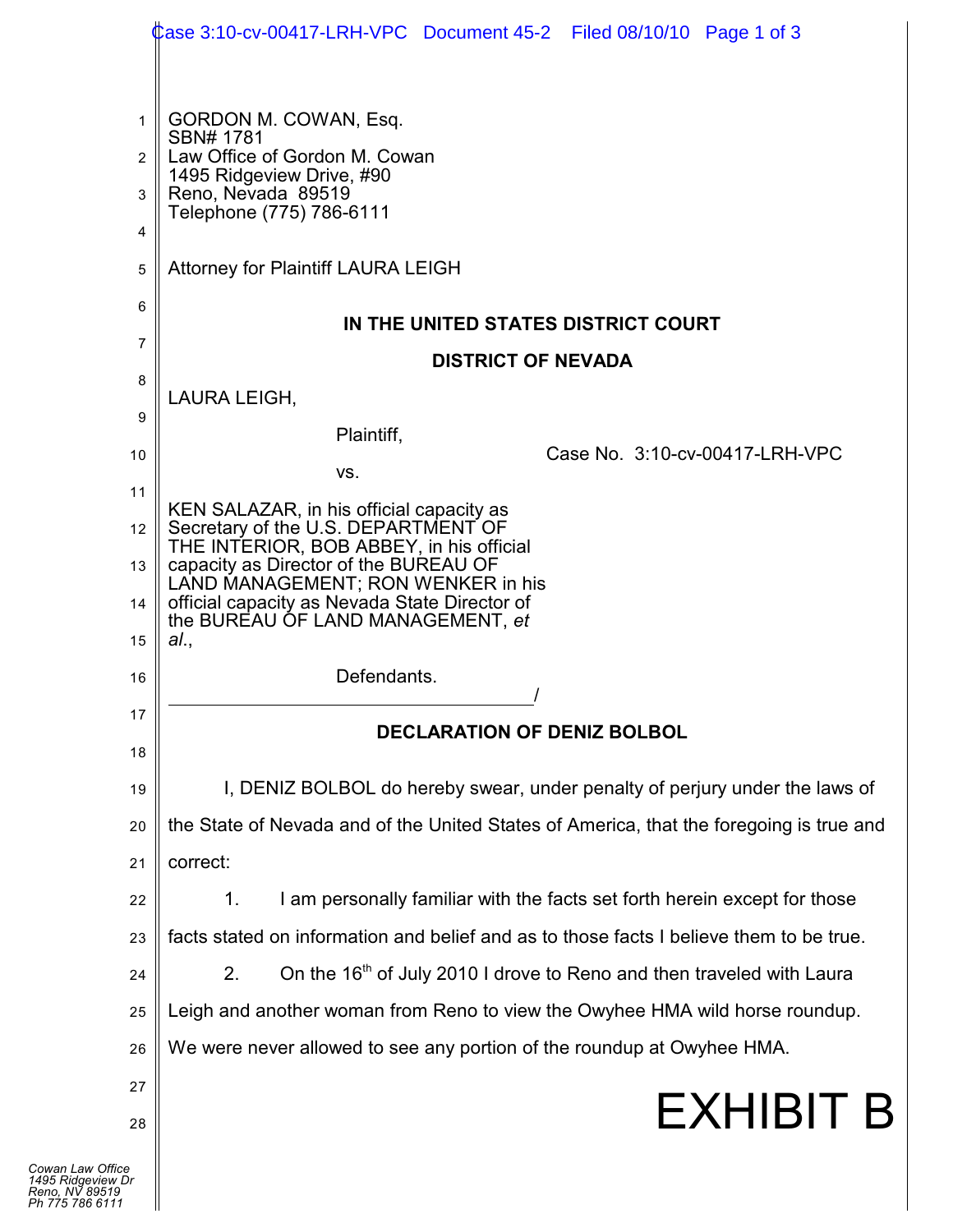1 2 3 4 5 6 7 3. On July 17, 2010 while attempting to locate the Owyhee HMA horse trap site, there was a point, while I was driving, where we (myself and the two women) came to a spot blocked by official BLM vehicles which were parked in the road, creating a road block. These vehicles prevented us from continuing on the road. I am informed and believe the BLM officials called an Elko County Sheriff's Deputy who arrived at that location. I recorded video of our conversations and am happy to make them available to the court.

8 9 10 11 12 4. While stopped at the BLM vehicle road block, Deputy Sheriff Ames arrived. Deputy Ames advised I was at the "edge of private property" whereupon I backed the car up to make certain I was not trespassing. I did so because we had been threatened with arrest earlier should we set foot on private land. Deputy Ames also told me, "You can't trespass on somebody else's property."

13 14 15 16 17 18 5. While there, BLM Ranger Vanderpool who was also present, showed us his mapping GPS (global positioning unit). He pointed to our location on his GPS stating, we were on public property but that private property started approximately "500 yards" ahead. There were no posts or signs indicating when or where private property started or when it ended. Even Deputy Ames agreed the property line was invisible since it was not marked.

19 20 21 22 23 24 25 6. I was later advised and now am informed and believe when we were met by the blockade of BLM vehicles, that we were on a public road and on public lands; that the public road continued on and that the private lands boundary was within a mile of our location. Based on the foregoing, I am informed and believe BLM officials stopped us from proceeding further on a public roadway while on public lands; and that the roadway continued on as public and remained on public lands until well after the point (in our direction of travel) where we were met by the blockade of BLM vehicles.

26 27 7. The BLM created a very stressful situation for us. Rather than working with us to provide observation opportunities they created obstacles and played an

28